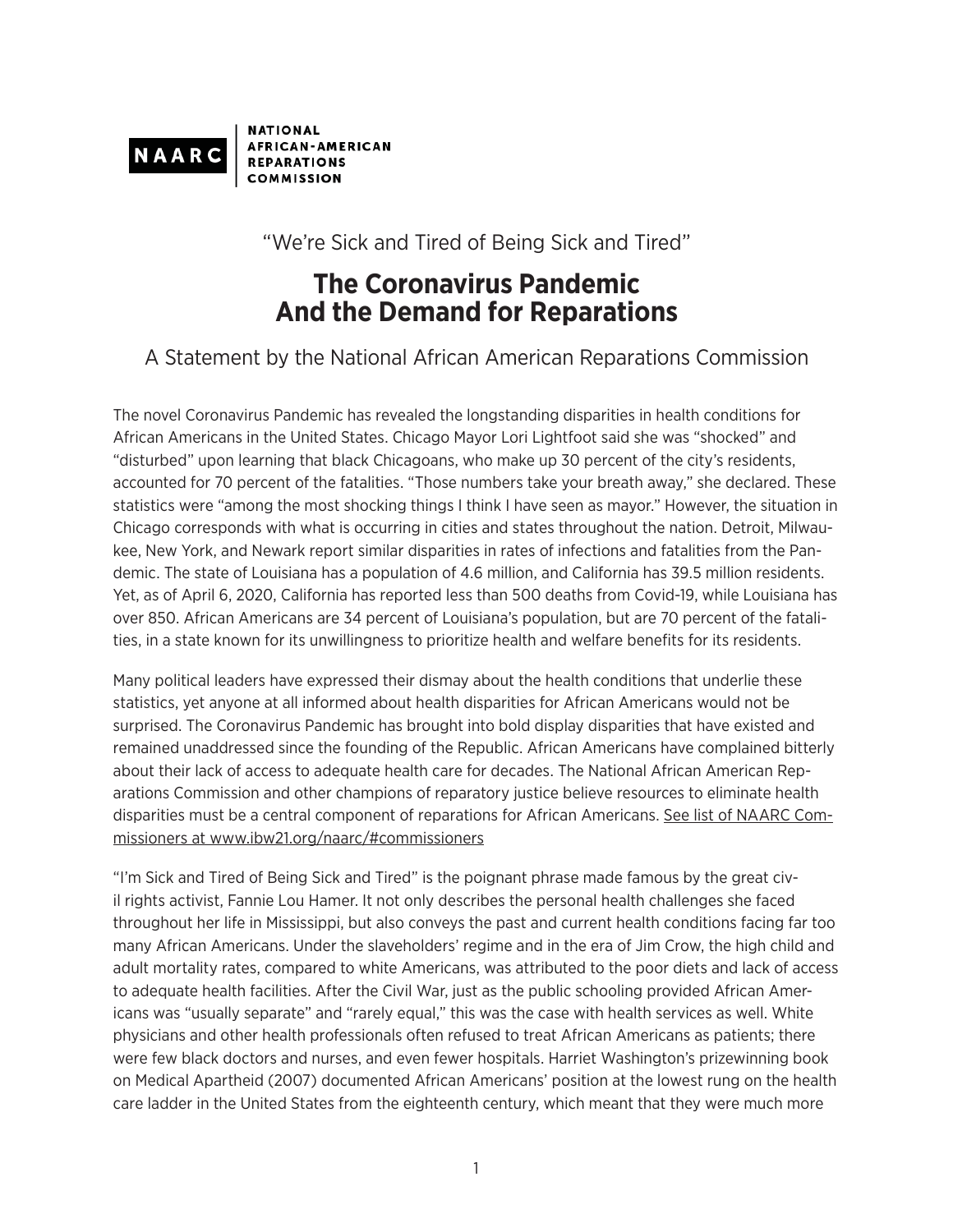likely than whites to suffer and die from preventable diseases, and when treated, they usually ended up in under-resourced, segregated health facilities.

The health disparities have persisted into the twenty-first century where African Americans are 80 percent more likely to be diagnosed with diabetes than whites; and the men are 30 percent and women 60 percent more likely to have high blood pressure. African American women are twice as likely to die from breast cancer than white women; and black men have a 50 percent greater chance to die from heart failure than white men.

Historically, poverty, housing discrimination, unemployment, food deserts and mass incarceration are also chronic conditions that make vulnerable populations susceptible to dangerously high risks for infection and deaths by viruses like COVID-19. African American children suffer disproportionately from childhood asthma and high rates of obesity. Some medical researchers have used the phrase "weathering" to describe the inordinate toll that everyday trauma and discrimination has taken on African Americans' physical and mental well-being. And that includes the impact of the prejudice and inadequate treatment they face when encountering medical professionals.

Moreover, Black psychiatrists and psychologists are increasingly citing data which indicates that the intergenerational oppression of people of African descent in the U.S. has resulted in intergenerational damage to our DNA. Taking note of this data, in an article in the Chicago Crusader, Kamm Howard, National Co-Chairperson of N'COBRA writes: "It is the DNA damage of enslavement and its aftermath that is the pre-existing state that has led to these 'pre-existing illnesses' that gives COVID-19 easy targets for death."

Health mitigation policies designed to protect the public are inadequate because, in many instances, African Americans work in jobs that prevent them from "sheltering in place." They are overrepresented in areas now classified as "essential" e.g., bus drivers, maintenance workers, food, dietary, housekeeping, hospital support staff and delivery people - that require them to interact with customers and clientele, thus increasing the likelihood of direct exposure to the deadly virus. Many are being forced to work without adequate Personal Protective Equipment (PPE) increasing the risk of infection for them and their families. The fact that the nation's correction facilities are overpopulated with Black and Brown men, women, and children due to the racist practices of the criminal (in)justice system increases the likelihood of spreading the Coronavirus. And, there is general agreement that when African Americans show up at emergency rooms, even during the current Pandemic, regardless of their symptoms, they are less likely to be recommended for hospitalization.

This disaster is compounded by the fact that the cities where large numbers of African Americans live such as Detroit, Chicago and New Orleans, which have been designated "epicenters" for COVID-19, lack adequate facilities or resources for testing, treatment, tracking and tracing. Moreover, the absence of a coordinated federal response by the criminally negligent and incompetent Trump administration has deadly consequences in marginalized Black communities. Like Katrina, black bodies are piling up exposing again the raw, naked consequences of longstanding health and social-economic disparities in this country; gross, immoral and intolerable inequities that urgently cry-out for reparations for African Americans.

The National African American Reparations Commission's (NAARC) 10 Point Reparations Program directly addresses the pressing need for appropriate remedies to eradicate the devastating health